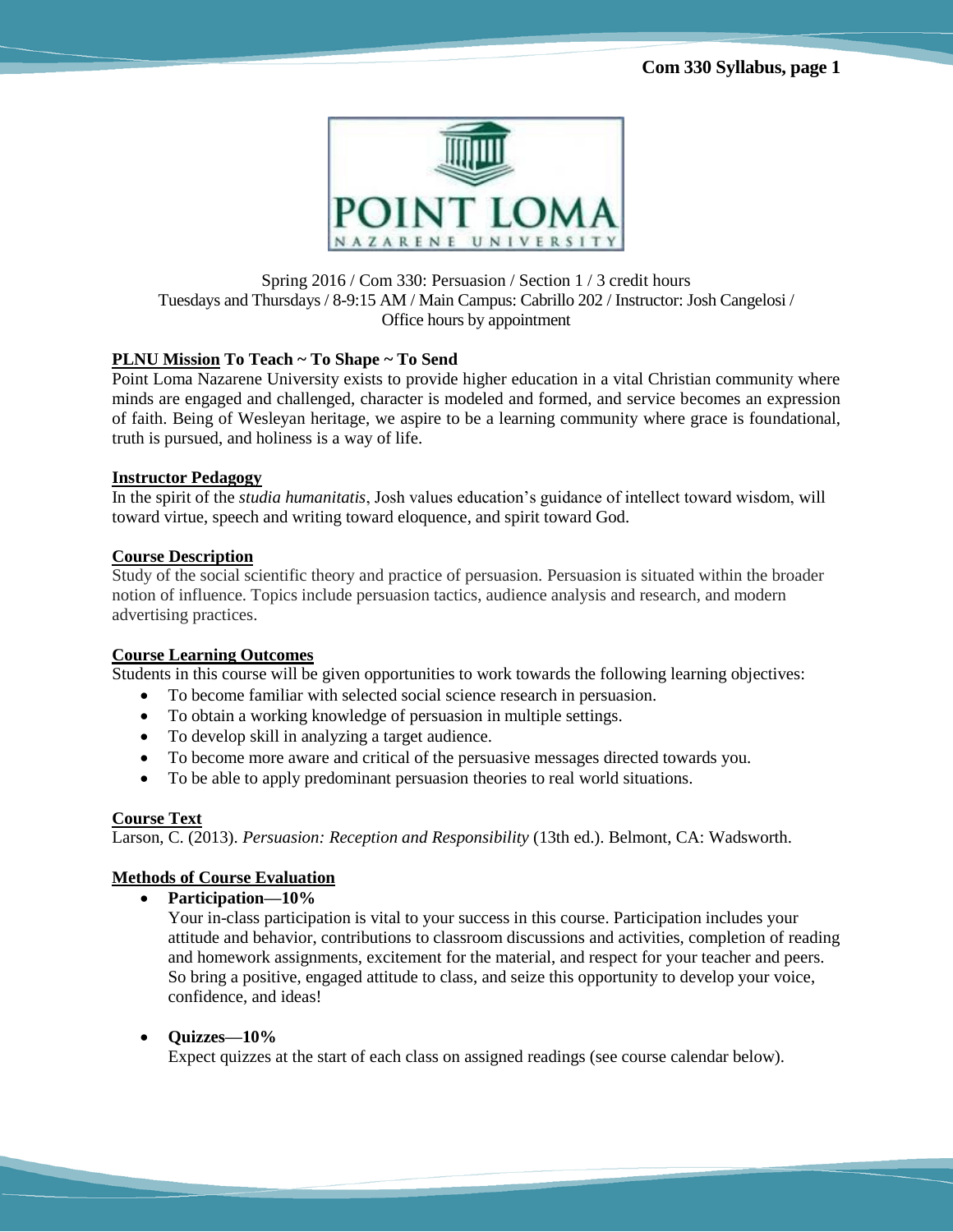- **Six Written and Verbal Summaries (no more than 4 in either of the below categories)— 10%** 
	- 1. Persuasion Theory Summaries:

Read the primary source of a scholarly persuasion theory, summarize that theory in 1-2 double-spaced pages, and explain the theory for the class—all in the attempt to better understand persuasion theory as it is discussed in the scholarly literature. Be sure to cite your sources in APA format (see APA style guide on Canvas). These summaries are awarded credit upon completion. For you to earn credit, however, the persuasion theories summarized must be taken from scholarly communication journals, and your written/in-class summary must demonstrate effective writing and substantive understanding of the theory. Written summaries with multiple compositional problems will not receive credit. Summaries can be submitted only on the days assigned for summary submissions, and only one summary can be submitted per assigned summary submission day (see calendar).

2. Persuasion Criticism Summaries:

Find a scholarly essay that analyzes the sort of artifact being discussed in class in terms of the artifact's use of persuasion, summarize the essay in 1-2 double-spaced pages, and explain the essay for the class—all in the attempt to better understand how persuasion theory is used in the scholarly literature to analyze real-world artifacts. Be sure to cite your sources in APA format (see APA style guide on Canvas). Summaries are awarded credit upon completion. For you to earn credit, 1) the artifact being analyzed in the essay you are summarizing must be the sort of artifact being discussed in the current section of the course (e.g., graffiti art in the 'Persuasion in Art' section), and 2) the essay must analyze that artifact in terms of its use of persuasion. (Tip: search for Neo-Aristotelian rhetorical criticism of the sort of artifact being examined: e.g. Neo-Aristotelian criticism of film, protest, art, politics, etc., depending on what section of the course we are in). To earn credit, written/in-class summaries must demonstrate effective writing and substantive comprehension of the essays being summarized. Written summaries with multiple compositional problems will not receive credit. Summaries can be submitted only on the days assigned for summary submissions, and only one summary can be submitted per assigned summary submission day (see calendar).

#### **Six Mini Speeches—40%**

You are responsible for delivering a 7-10 minute speech for six of the eight course sections. Apologetics speeches for the 'Persuasion in Religion' section are mandatory for all students. Besides the apologetics speech and the option to perform a speech to entertain or comedy sketch in the 'Persuasion in Comedy' section, these mini speeches must be communication analyses (CAs) that follow the required CA structure (see 'Files' on Canvas). In essence, you will be analyzing specific, significant communication artifacts that exemplify the spheres of persuasion being studied in the course sections in terms of those artifacts' use of persuasion. For instance, in the 'Persuasion in Protest' section, you might analyze the Black Lives Matters website with respect to whether it uses ethos, logos, and pathos to achieve its activist goals. You will begin by performing such Neo-Aristotelian analyses of artifacts by examining whether artifacts' use of one or more of Aristotle's cannons successfully contributes to the artifacts' persuasive objectives. As the course progresses, however, you will be expected in your CAs to analyze artifacts through the lens of other persuasion theories that you learn in class or in your persuasion theory summaries.

CAs should be delivered extemporaneously using an outline only. Visual aids are not required, but if you use classroom technology to present the artifact for your CA, you must set up prior to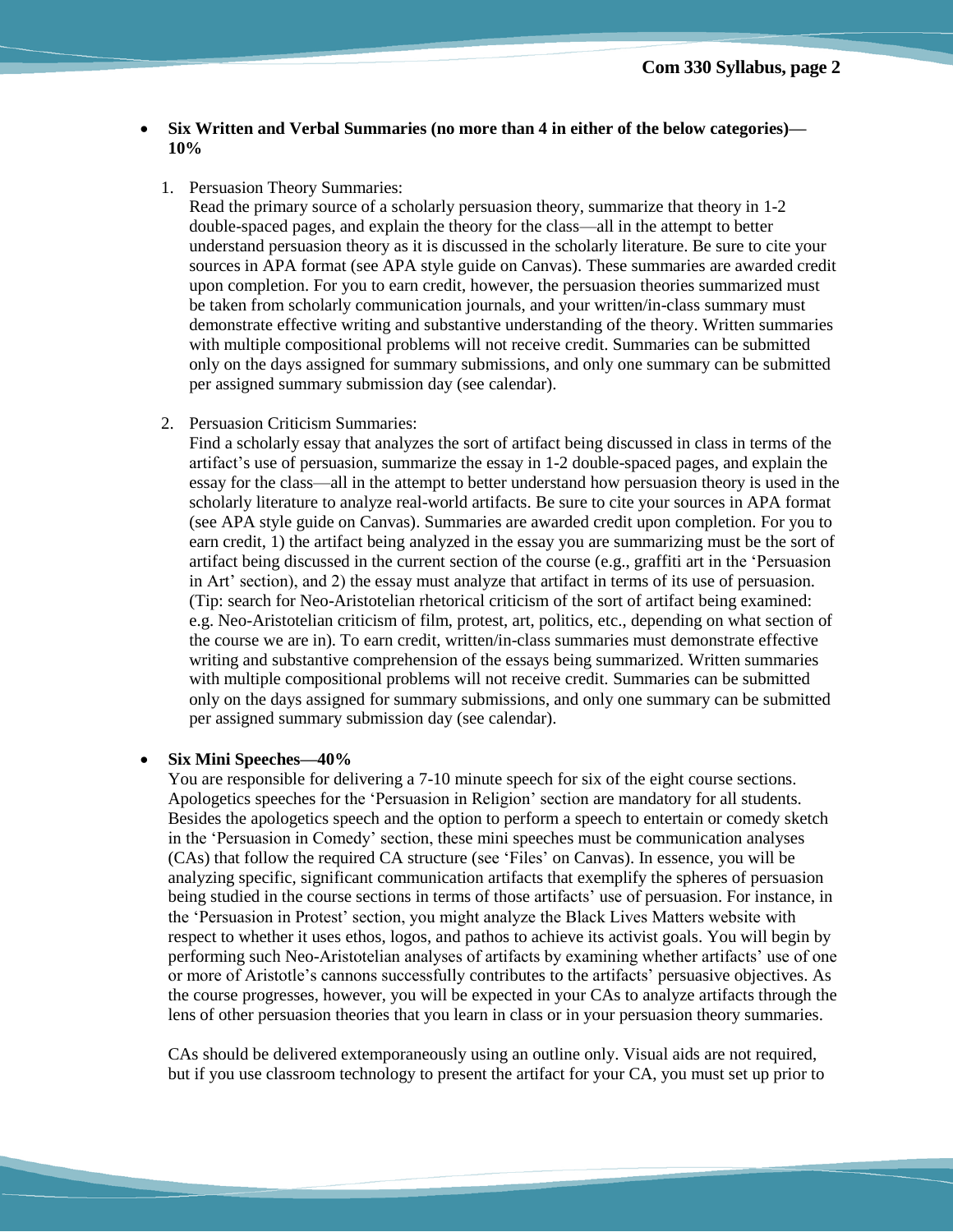class, and the presentation of artifacts should take no longer than one minute of your speech. Mini speeches are graded using the speech rubric (see "Files" on Canvas).

## **Persuasive Speech—15%**

You must complete a well-researched persuasive/after-dinner speech (between 8-10 minutes in length), to be delivered from an outline. You will submit written work at each stage of the research process (see 'Research Steps' below). Dress is business professional. Visual aids are not allowed. Persuasive speeches are assigned letter grades based on the speech rubric (see 'Files' on Canvas).

### **Research Steps for Persuasive Speech—5%**

During the research process for your persuasive speech, you must complete a speech proposal, APA works cited page, and APA outline (as scheduled in the course calendar below). See the APA style guide on Canvas. Submissions of research materials are graded pass/fail based on whether they demonstrate adequate formatting and content.

### **Final Exam—10%**

The final exam is comprehensive and will cover the chapter readings and lectures. No accommodations for early examinations or alternative days are allowed per university policy.

### **Grading Scale**

| 4.0 | А    | $(100-93%)$ | 2.0 |      | $(73-76%)$ |
|-----|------|-------------|-----|------|------------|
| 3.7 | А-   | $(90-92\%)$ | 1.7 | $C-$ | $(70-72%)$ |
| 3.3 | $B+$ | $(87-89%)$  | 1.3 | $D+$ | $(67-69%)$ |
| 3.0 | B    | $(83-86%)$  | 1.0 | Ð    | $(63-66%)$ |
| 2.7 | $B-$ | $(80-82%)$  | 0.7 | D-   | $(60-62%)$ |
| 2.3 | C+   | $(77-79%)$  | 0.0 | F    | $(59-0\%)$ |

#### **Classroom Policies**

### **Behavioral Guidelines**

Failure to comply with the following behavioral guidelines will result in the reduction of the student's participation grade:

- 1. Use electrical devices only as classroom tools at appropriate times.
- 2. Refrain from side conversations while your peers or professor is speaking.
- 3. Remain sociable, attentive, and respectful to your peers and professor at all times.
- 4. Bring your books, and actively participate in class discussions and activities.
- 5. Do your best to use the restroom before class.

#### **Attendance**

Regular and punctual attendance at all classes is essential to optimal academic achievement. You are allowed 3 unexcused absences without penalty. Each additional absence will result in the reduction of your final grade by 1/3 letter. If you are not present at the start of class, you will be considered tardy. Two tardies (arriving late or leaving early) will be equivalent to an absence. Excused absences (university-sponsored sports, forensics, or other activities) need to be brought to my attention via email before the day(s) you will be absent. If you are absent from more than 10 percent of class meetings I can file a written report, which may result in de-enrollment. If the absences exceed 20 percent, you may be de-enrolled without notice until the university drop date or, after that date, receive the appropriate grade for your work and participation. See [Academic](http://catalog.pointloma.edu/content.php?catoid=18&navoid=1278)  [Policies](http://catalog.pointloma.edu/content.php?catoid=18&navoid=1278) in the Undergraduate Academic Catalog.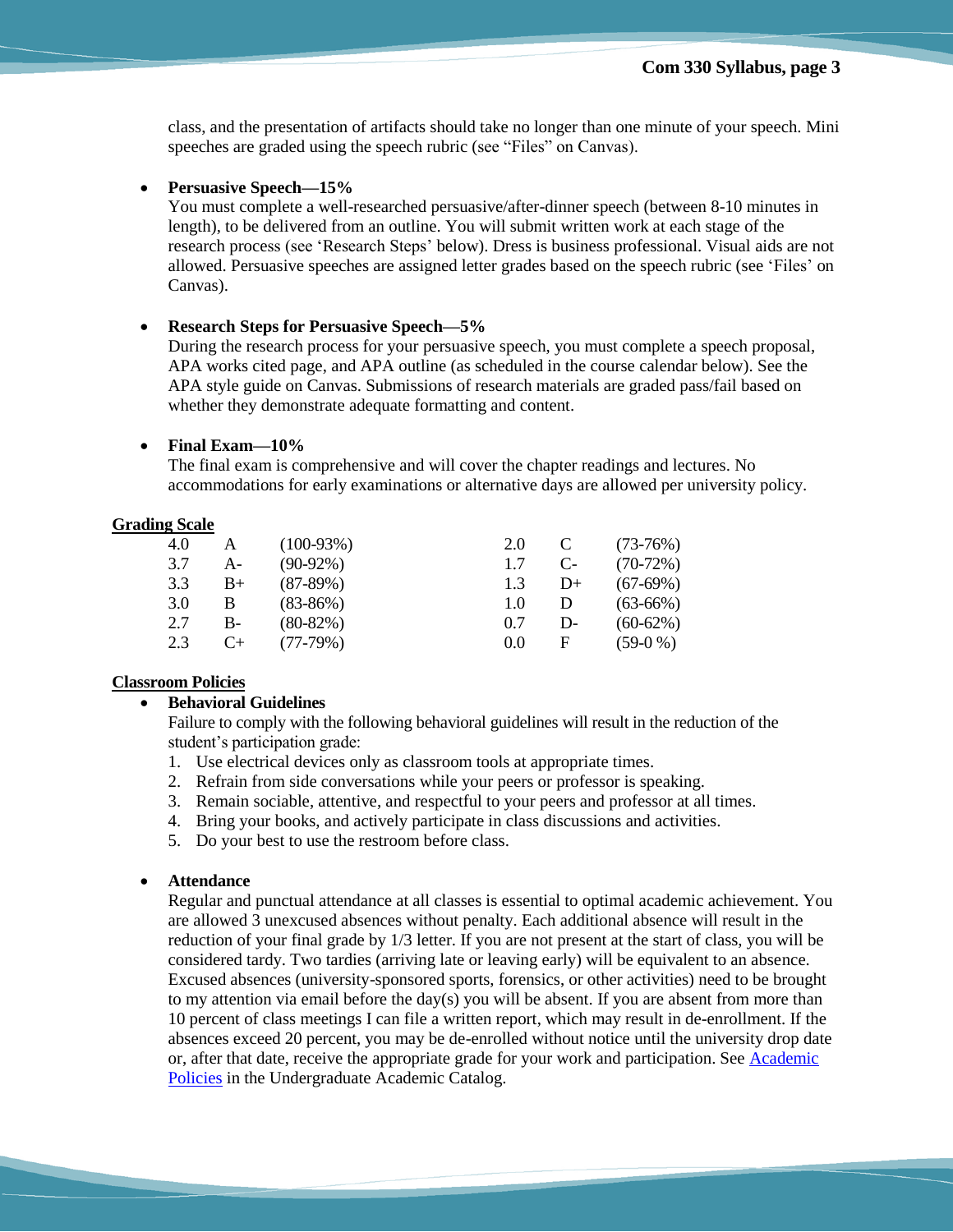# **Late Work**

Missed quizzes and in-class activities cannot be made up by students. Missing class on an assigned speech day without valid notice will result in a zero for that assignment. Homework and other assignments will be accepted late for a reduced grade only if the student gets permission for late submissions *before* the assignment is due. Homework and other assignments will not be accepted for any credit if turned in late without prior permission for a late extension. So ask for an extension before the assignment is due!

### **Extra Credit**

I enjoy giving students the opportunity to benefit from extra credit, and taking advantage of extra credit can work miracles for any grade. At the end of the semester, extra-credit points are applied to your final grade. While the exact value of extra credit is determined at that time by the amount of extra credit submitted in the class, typically about twenty points of extra credit raise final letter grades by 1/3 of a letter. Forty points is the maximum amount of extra credit you can earn. The deadline for extra credit (to be announced) will come before the close of the semester, so don't wait until the last minute to complete extra credit. Three marks for bad behavior will result in the loss of all extra-credit opportunities, including points for extra credit already earned.

- At the start of class, lead everyone in a short devotional, prayer, or worship song.
- Show and Tell: share one of your talents with the class—a song, poem, painting, etc. Please set up prior to class.
- Submit a journal response that reflects upon your class speech or another student's speech.
- Attend the Communication Lab for one of your speeches.
- Perform a five-minute impromptu speech after class. Double the extra credit if you perform the speech for the class.
- Share a short inspirational/apologetics video with the class.
- Write a one-page journal response about something related to the class (about movies, articles, personal experiences, etc.).
- Maintain perfect attendance for ten extra-credit points.
- Compete in collegiate debate tournaments, or judge high school debate tournaments.
- Feel free to suggest another appropriate way of earning extra credit.

# **Questions**

Every question is important. So please do not hesitate to ask questions in or out of class. There is no stupid question! So if you don't understand the class material or assignments, ask in class! However, if you have questions or concerns about classroom policies, your grades, personal matters, etc., please do not use class time to bring up those important issues. I am available before/after class, by appointment, by e-mail, or by phone to answer all your questions or tutor you on any relevant subject for which you need extra assistance. I am here to help you, and I really enjoy helping students individually! So, please, don't hesitate to ask me for help!

# **Academic Honesty**

Students should demonstrate academic honesty by doing original work and by giving appropriate credit to the ideas of others. Academic dishonesty is the act of presenting information, ideas, and/or concepts as one's own when in reality they are the results of another person's creativity and effort. A faculty member who believes a situation involving academic dishonesty has been detected may assign a failing grade for that assignment or examination, or, depending on the seriousness of the offense, for the course. Faculty should follow and students may appeal using the procedure in the university Catalog. See [Academic Policies](http://catalog.pointloma.edu/content.php?catoid=18&navoid=1278) for definitions of kinds of academic dishonesty and for further policy information. Remember, You are responsible for *all forms* of plagiarism found in your writing or speech, however unintentional or seemingly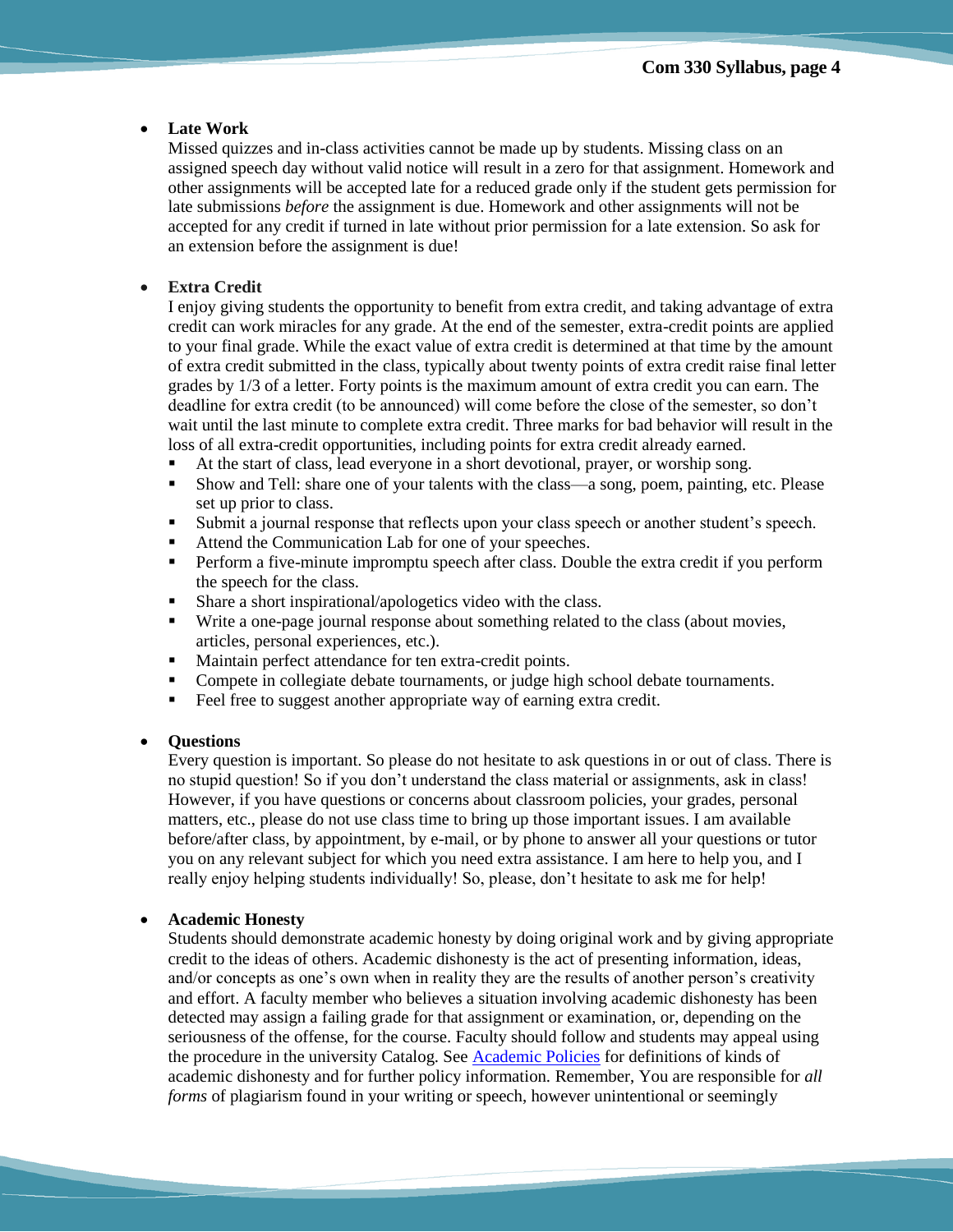insignificant. In the context of this course, plagiarism usually results from the failure in speeches to verbally cite the sources of specific information. If you're even slightly unsure whether you should cite something or about how to do so, you are responsible for asking me for help!

### **Credit Hour**

In the interest of providing sufficient time to accomplish the stated Course Learning Outcomes, this class meets the PLNU credit hour policy for a 3-unit class delivered over 16 weeks. Specific details about how the class meets the credit hour requirement can be provided upon request.

### **Academic Accommodations**

If you have a diagnosed disability, please contact PLNU's Disability Resource Center (DRC) within the first two weeks of class to demonstrate need and to register for accommodation by phone at 619-849-2486 or by e-mail at [DRC@pointloma.edu.](mailto:DRC@pointloma.edu) Se[e Disability Resource Center](http://www.pointloma.edu/experience/offices/administrative-offices/academic-advising-office/disability-resource-center) for additional information.

### **FERPA Policy**

In compliance with federal law, neither the PLNU student ID nor social security number should be used in publicly posted grades or returned sets of assignments without student written permission. This class will meet the federal requirements by (Note: each faculty member should choose one strategy to use: distributing all grades and papers individually; requesting and filing written student permission; or assigning each student a unique class ID number not identifiable on the alphabetic roster.). Also in compliance with FERPA, you will be the only person given information about your progress in this class unless you have designated others to receive it in the 'Information Release' section of the student portal. See Policy Statements in the undergrad academic catalog.

### **Course Schedule**

Schedule is subject to change.

# January

| January    |            |                                                                               |
|------------|------------|-------------------------------------------------------------------------------|
| Week One   |            |                                                                               |
|            | 12         | <b>Monday Schedule (No Class)</b>                                             |
|            | 14         | #1 Persuasion in Film                                                         |
| Week Two   |            |                                                                               |
|            | 19         |                                                                               |
|            | Due Today: | Chapter One: Persuasion in Today's Changing World                             |
|            | 21         |                                                                               |
|            | Due Today: | Summaries/Speeches                                                            |
| Week Three |            |                                                                               |
|            | 26         | #2 Persuasion in Protest                                                      |
|            | Due Today: | Chapter Two: Perspectives on Ethics in Persuasion                             |
|            | 28         |                                                                               |
|            | Due Today: | Chapter Three: Traditional, Artistic, and Humanistic Approaches to Persuasion |

February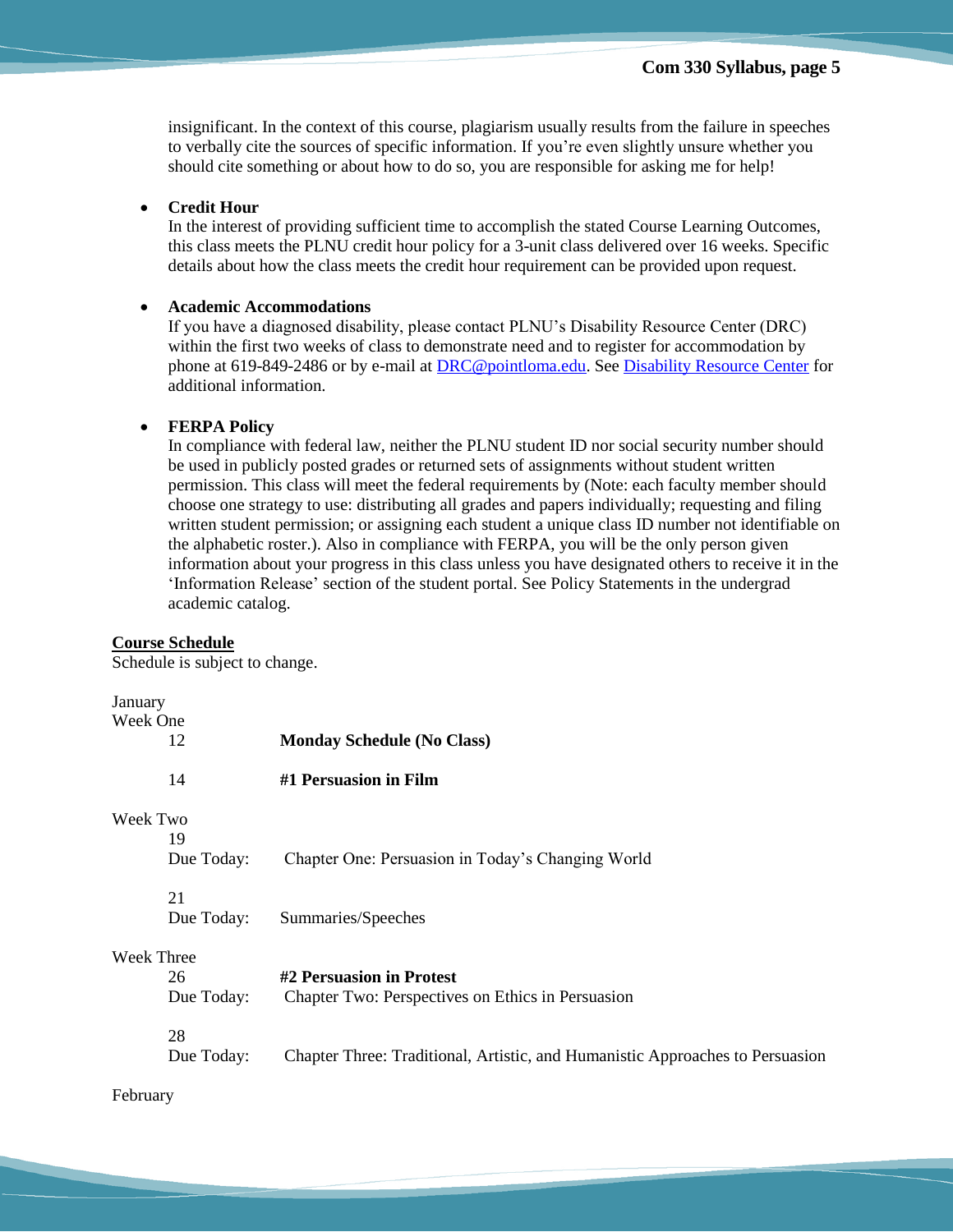| Week Four:          |                  |                                                                                                                                         |  |  |
|---------------------|------------------|-----------------------------------------------------------------------------------------------------------------------------------------|--|--|
|                     | Due Today:       | Summaries/Speeches                                                                                                                      |  |  |
|                     | 4<br>Due Today:  | #3 Persuasion in Comedy<br>Chapter Four: Social Scientific Approaches to Persuasion                                                     |  |  |
| Week Five:<br>9     |                  |                                                                                                                                         |  |  |
|                     | Due Today:       | Chapter Five: The Making, Use, and Misuse of Symbols                                                                                    |  |  |
|                     | 11<br>Due Today: | Summaries/Speeches: Option to Perform Speech to Entertain or Comedy Sketch                                                              |  |  |
| Week Six            |                  |                                                                                                                                         |  |  |
|                     | 16<br>Due Today: | #4 Persuasion in Religion<br>Chapter Eight: Content of Logical Premises in Persuasion                                                   |  |  |
|                     | 18<br>Due Today: | <b>Chapter Seven: Psychological or Process Premises</b>                                                                                 |  |  |
| Week Seven          |                  |                                                                                                                                         |  |  |
|                     | 23<br>Due Today: | Summaries/Speeches: All Students Perform Apologetics Speeches                                                                           |  |  |
|                     | 25<br>Due Today: | #5 Persuasion in Politics<br>Chapter Eleven: The Persuasion Campaign or Movement                                                        |  |  |
| March<br>Week Eight |                  |                                                                                                                                         |  |  |
|                     | Due Today:       | Chapter Nine: Cultural Premises in Persuasion<br>Persuasive Speech Proposal (see 'Files' on Canvas)                                     |  |  |
|                     | 3                |                                                                                                                                         |  |  |
|                     | Due Today:       | Summaries/Speeches                                                                                                                      |  |  |
| Week Nine           |                  |                                                                                                                                         |  |  |
|                     | 8<br>10          | <b>Spring Break (No Class)</b><br><b>Spring Break (No Class)</b>                                                                        |  |  |
| Week Ten            |                  |                                                                                                                                         |  |  |
|                     | 15<br>Due Today: | #6 Persuasion in Art<br>Chapter Ten: Nonverbal Messages in Persuasion                                                                   |  |  |
|                     | 17               |                                                                                                                                         |  |  |
|                     | Due Today:       | Chapter Six: Tools for Analyzing Language and Other Persuasive Symbols<br>APA Works Cited of 10 Scholarly Sources for Persuasive Speech |  |  |
|                     |                  |                                                                                                                                         |  |  |

Week Eleven